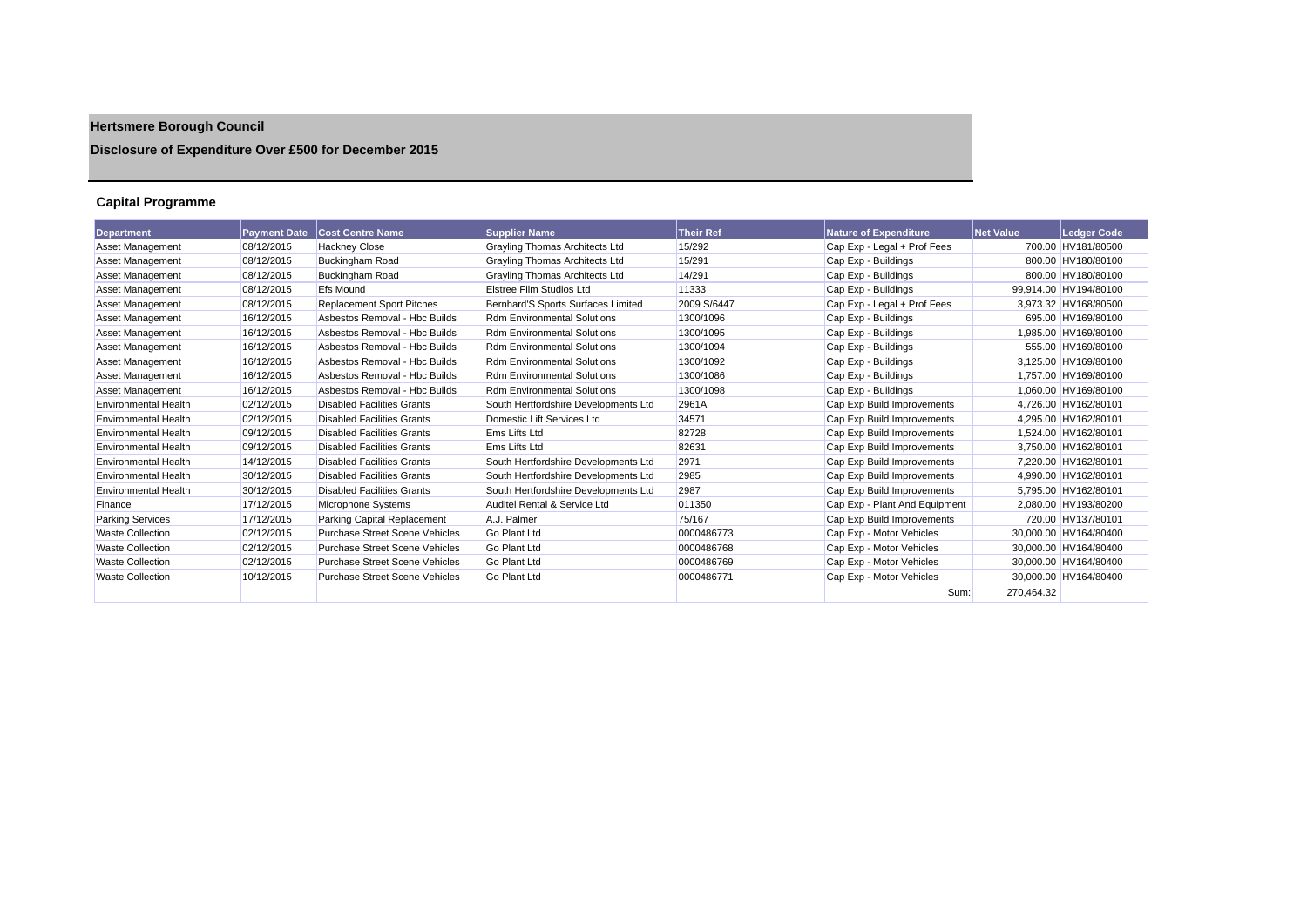## **Hertsmere Borough Council**

## **Disclosure of Expenditure Over £500 for December 2015**

#### **Revenue**

| <b>Department</b>               | <b>Payment Date</b> | <b>Cost Centre Name</b>          | <b>Supplier Name</b>                  | <b>Their Ref</b> | <b>Nature of Expenditure</b>      | <b>Net Value</b> | <b>Ledger Code</b>    |
|---------------------------------|---------------------|----------------------------------|---------------------------------------|------------------|-----------------------------------|------------------|-----------------------|
| <b>Asset Management</b>         | 02/12/2015          | <b>Building Maintenance Prog</b> | L G Bland E&M Ltd                     | <b>B0766</b>     | <b>Building Repairs</b>           |                  | 1,040.82 HD201/02001  |
| <b>Asset Management</b>         | 02/12/2015          | Properties Let To Housing        | <b>Expert Property Group</b>          | 54658            | <b>Building Repairs</b>           |                  | 980.00 HK158/02001    |
| Asset Management                | 02/12/2015          | Aycliffe/Leeming Rd (Evens)      | <b>Expert Property Group</b>          | 54688            | <b>Building Repairs</b>           |                  | 1,360.00 HG531/02001  |
| Asset Management                | 02/12/2015          | Asset Management                 | Hays Specialist Recruitment Limited   | 1006026138       | Salaries - Agency                 |                  | 1,612.50 HB270/01004  |
| Asset Management                | 02/12/2015          | <b>Civic Offices</b>             | <b>Cleantec Services Ltd</b>          | 35564            | <b>Contract Cleaning</b>          |                  | 5,518.18 HN700/02603  |
| Asset Management                | 02/12/2015          | Properties Let To Housing        | <b>Expert Property Group</b>          | 54938            | <b>Building Repairs</b>           |                  | 3,285.00 HK158/02001  |
| Asset Management                | 02/12/2015          | Garages                          | <b>Expert Property Group</b>          | 54964            | <b>Building Repairs</b>           |                  | 1.180.00 HK110/02001  |
| Asset Management                | 02/12/2015          | Garages                          | <b>Expert Property Group</b>          | 54924            | <b>Building Repairs</b>           |                  | 680.00 HK110/02001    |
| <b>Asset Management</b>         | 08/12/2015          | <b>Civic Offices</b>             | <b>Expert Property Group</b>          | 55057            | <b>Building Repairs</b>           |                  | 540.00 HN700/02001    |
| Asset Management                | 08/12/2015          | Asset Management                 | <b>Estateman Limited</b>              | 1823/15          | Software Licences                 |                  | 5.600.00 HB270/04555  |
| Asset Management                | 08/12/2015          | <b>Civic Offices</b>             | <b>Cleantec Services Ltd</b>          | 36581            | <b>Contract Cleaning</b>          |                  | 5,518.18 HN700/02603  |
| Asset Management                | 08/12/2015          | <b>Building Maintenance Prog</b> | Vincent & Gorbing Limited             | 12474            | <b>Building Repairs</b>           |                  | 500.00 HD201/02001    |
| Asset Management                | 08/12/2015          | <b>Civic Offices</b>             | The Fresh-Ground Coffee Service       | 309044           | <b>Service Contracts</b>          |                  | 545.22 HN700/02028    |
| <b>Asset Management</b>         | 08/12/2015          | <b>Civic Offices</b>             | The Fresh-Ground Coffee Service       | 309043           | <b>Service Contracts</b>          |                  | 1,036.36 HN700/02028  |
| Asset Management                | 08/12/2015          | Asset Management                 | Hays Specialist Recruitment Limited   | 1006049581       | Salaries - Agency                 |                  | 1,363.50 HB270/01004  |
| Asset Management                | 08/12/2015          | <b>Furzefield Centre Pool</b>    | <b>Hertsmere Leisure</b>              | OP/1029698       | <b>Service Contracts</b>          |                  | 2,236.77 HD202/02028  |
| <b>Asset Management</b>         | 08/12/2015          | <b>Wyllyotts Art Centre</b>      | <b>Hertsmere Leisure</b>              | OP/1029699       | Electricity                       |                  | 2,236.68 HD100/02102  |
| Asset Management                | 08/12/2015          | <b>Building Maintenance Prog</b> | <b>Purdy Contracts Ltd</b>            | IN241164         | <b>Building Repairs</b>           |                  | 2,750.23 HD201/02001  |
| <b>Asset Management</b>         | 08/12/2015          | Properties Let To Housing        | L G Bland E&M Ltd                     | <b>B0790</b>     | <b>Building Repairs</b>           |                  | 1,652.35 HK158/02001  |
| <b>Asset Management</b>         | 09/12/2015          | Asset Management                 | Manpower Uk Ltd                       | DJ36227          | Salaries - Agency                 |                  | 1,204.13 HB270/01004  |
| <b>Asset Management</b>         | 10/12/2015          | <b>Asset Management</b>          | Manpower Uk Ltd                       | <b>DJ37000</b>   | Salaries - Agency                 |                  | 1,316.51 HB270/01004  |
| <b>Asset Management</b>         | 16/12/2015          | <b>Civic Offices</b>             | Chubb Fire & Security Ltd             | 5551548          | <b>General Repairs</b>            |                  | 642.21 HN700/02009    |
| Asset Management                | 16/12/2015          | <b>Civic Offices</b>             | Total Gas & Power Limited             | 123551257/15     | Gas                               |                  | 1,738.35 HN700/02101  |
| <b>Asset Management</b>         | 16/12/2015          | Hartforde Rd Bw (Odds)           | Npower Ltd                            | LGUV23GV         | Electricity                       |                  | 834.78 HG548/02102    |
| <b>Asset Management</b>         | 17/12/2015          | <b>Asset Management</b>          | Manpower Uk Ltd                       | <b>DJ37708</b>   | Salaries - Agency                 |                  | 1,123.85 HB270/01004  |
| Asset Management                | 17/12/2015          | Asset Management                 | Manpower Uk Ltd                       | DJ38189          | Salaries - Agency                 |                  | 1,123.85 HB270/01004  |
| Asset Management                | 17/12/2015          | <b>Civic Offices</b>             | Macoi Limited                         | 3101             | Equip + Furn Funded By Rev        |                  | 1,363.50 HN700/04001  |
| <b>Asset Management</b>         | 17/12/2015          | <b>Civic Offices</b>             | Npower Ltd                            | LGUV2HGX         | Electricity                       |                  | 8,907.19 HN700/02102  |
| Asset Management                | 30/12/2015          | Asset Management                 | Manpower Uk Ltd                       | DJ38190          | Salaries - Agency                 |                  | 658.26 HB270/01004    |
| <b>Benefits</b>                 | 07/12/2015          | <b>Benefits Administration</b>   | <b>Hm Courts And Tribunal Service</b> | 155488           | Fees                              |                  | 720.00 HB630/04414    |
| <b>Benefits</b>                 | 17/12/2015          | Universal Credit                 | <b>Ccs Media Ltd</b>                  | 2354145          | Equip + Furn Funded By Rev        |                  | 749.05 HJ840/04001    |
| <b>Building Control</b>         | 30/12/2015          | <b>Building Control</b>          | <b>Rics Business Services Limited</b> | 01148087FTI      | <b>Professional Subscriptions</b> |                  | 509.00 HG100/01406    |
| <b>Building Control</b>         | 30/12/2015          | <b>Building Control</b>          | <b>Rics Business Services Limited</b> | 1136747          | <b>Professional Subscriptions</b> |                  | 509.00 HG100/01406    |
| <b>Building Control</b>         | 30/12/2015          | <b>Building Control</b>          | <b>Rics Business Services Limited</b> | 01158857FTI      | <b>Professional Subscriptions</b> |                  | 509.00 HG100/01406    |
| <b>Building Control</b>         | 30/12/2015          | <b>Building Control</b>          | <b>Rics Business Services Limited</b> | 001101589FT      | <b>Professional Subscriptions</b> |                  | 509.00 HG100/01406    |
| <b>Building Control</b>         | 30/12/2015          | <b>Building Control</b>          | <b>Rics Business Services Limited</b> | 01103699FTI      | <b>Professional Subscriptions</b> |                  | 509.00 HG100/01406    |
| <b>Corporate Communications</b> | 18/12/2015          | Corporate Communications         | <b>Snap Surveys</b>                   | 68846            | Software Licences                 |                  | 699.00 HB250/04555    |
| Corporate Management            | 02/12/2015          | Corporate Management             | Ernst & Young Llp                     | GB10100095766    | <b>External Audit Fees</b>        |                  | 18,386.00 HB220/04430 |
| Corporate Management            | 21/12/2015          | Corporate Management             | <b>Barclays Bank</b>                  | 36513942         | <b>Bank Charges</b>               |                  | 2,900.17 HB220/04404  |
| <b>Corporate Support</b>        | 02/12/2015          | Economic Development             | <b>Hertfordshire County Council</b>   | 1801803040       | Subscriptions - Other             |                  | 1,318.00 HG500/04707  |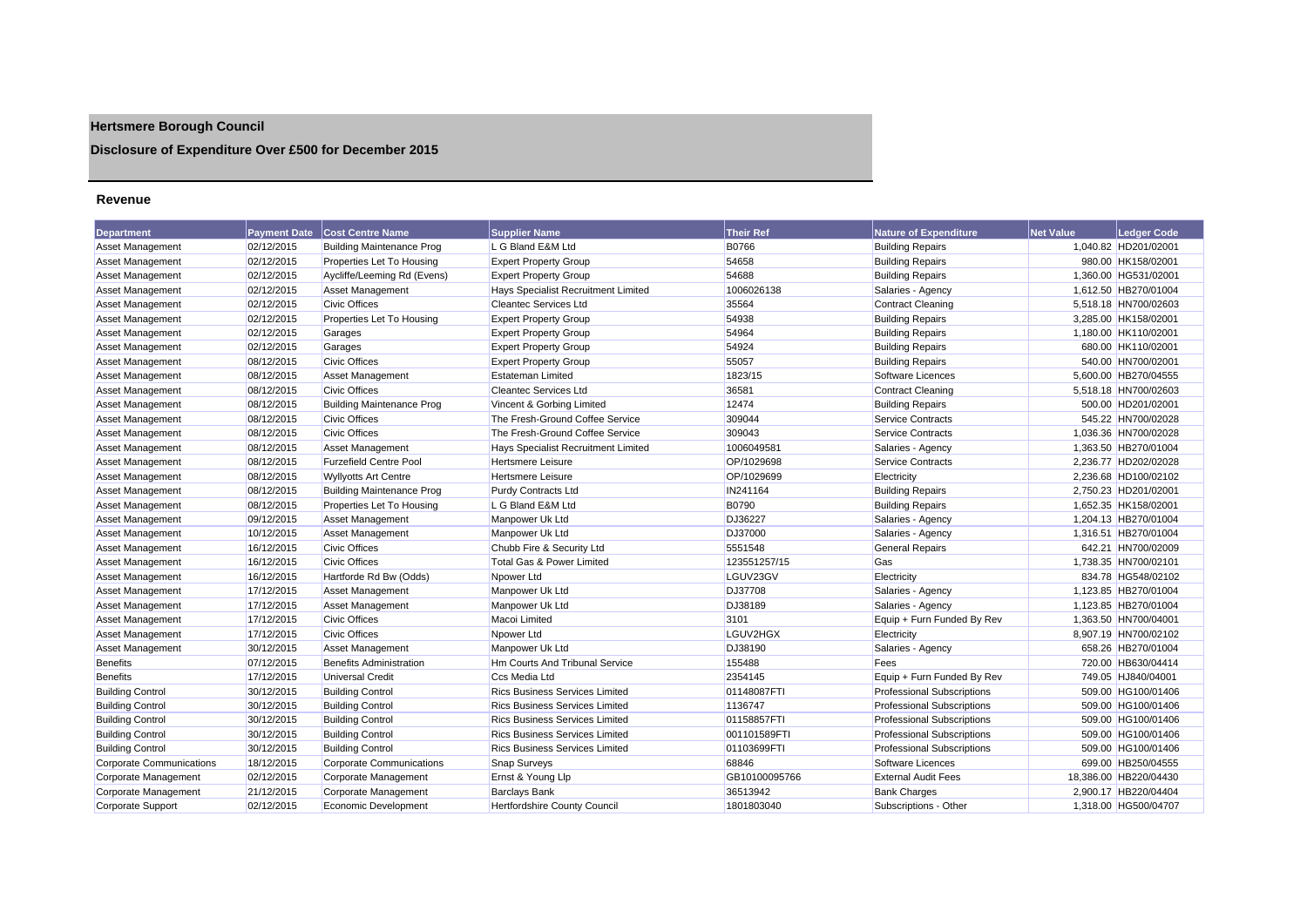| Corporate Support               | 16/12/2015 | Ward Improvement Scheme        | Shenley Parish Council                       | <b>WIIS-1516-S-AS-</b> | Ward Improve Initiative Scheme | 500.00 HD111/04930    |
|---------------------------------|------------|--------------------------------|----------------------------------------------|------------------------|--------------------------------|-----------------------|
| Corporate Support               | 16/12/2015 | Assistance To Vol Organisation | <b>Borehamwood Seniors</b>                   | <b>BWS 022</b>         | Core Funding                   | 5,000.00 HD110/04709  |
| Corporate Support               | 17/12/2015 | <b>Lsp Health Care</b>         | Watford Fc'S Community, Sports And Education | 2862                   | Miscellaneous Expenses         | 880.00 HE853/04940    |
| Corporate Support               | 17/12/2015 | Community Safety Partnership   | Quadrant Security Group Plc                  | SIN078759              | Equip + Furn Funded By Rev     | 2,315.00 HE300/04001  |
| Corporate Support               | 18/12/2015 | Community Safety Partnership   | <b>Tyden Brooks Spg</b>                      | 66119/66066            | Miscellaneous Expenses         | 4,120.41 HE300/04940  |
| <b>Corporate Support</b>        | 30/12/2015 | <b>Lsp Health Care</b>         | Signpost                                     | <b>FUND2015</b>        | Miscellaneous Expenses         | 3,000.00 HE853/04940  |
| <b>Corporate Support</b>        | 30/12/2015 | <b>Lsp Health Care</b>         | Herts Inclusive Theatre                      | 108CS                  | Miscellaneous Expenses         | 1.500.00 HE853/04940  |
| Corporate Support               | 30/12/2015 | Cctv                           | Stevenage Borough Council                    | 7000088156             | <b>Contractors Payments</b>    | 2,313.78 HE400/05601  |
| Corporate Support               | 30/12/2015 | Cctv                           | Stevenage Borough Council                    | 7000088159             | <b>Contractors Payments</b>    | 2,313.78 HE400/05601  |
| <b>Customer Services</b>        | 08/12/2015 | <b>Customers Services</b>      | Isb Belfast City Council                     | 90279523               | Software Licences              | 11,421.00 HO100/04555 |
| <b>Customer Services</b>        | 08/12/2015 | <b>Civic Office Keepers</b>    | Proforce 1 Security Ltd                      | <b>PF838</b>           | Salaries - Agency              | 1,995.00 HO300/01001  |
| <b>Customer Services</b>        | 09/12/2015 | <b>Customers Services</b>      |                                              | 31470                  | Equip + Furn Funded By Rev     | 1,730.00 HO100/04001  |
|                                 |            | <b>Customers Services</b>      | Lonsto (International) Limited               | 12532                  |                                |                       |
| <b>Customer Services</b>        | 09/12/2015 |                                | <b>Essex Woodcraft Limited</b>               |                        | Equip + Furn Funded By Rev     | 862.89 HO100/04001    |
| <b>Customer Services</b>        | 30/12/2015 | <b>Civic Offices Catering</b>  | <b>Connect Vending Limited</b>               | <b>INV50084</b>        | Repairs + Renewals             | 599.46 HN720/04002    |
| <b>Democratic Services Unit</b> | 02/12/2015 | <b>Legal Business Unit</b>     | Sellick Partnership                          | <b>INV142083</b>       | Salaries - Agency              | 520.55 HN300/01004    |
| <b>Democratic Services Unit</b> | 08/12/2015 | <b>Legal Business Unit</b>     | Sellick Partnership                          | <b>INV139245</b>       | Salaries - Agency              | 646.20 HN300/01004    |
| Democratic Services Unit        | 08/12/2015 | <b>Legal Business Unit</b>     | Sellick Partnership                          | <b>INV142569</b>       | Salaries - Agency              | 646.20 HN300/01004    |
| <b>Democratic Services Unit</b> | 08/12/2015 | <b>Legal Business Unit</b>     | <b>Sellick Partnership</b>                   | <b>INV141341</b>       | Salaries - Agency              | 646.20 HN300/01004    |
| <b>Democratic Services Unit</b> | 08/12/2015 | <b>Legal Business Unit</b>     | Venn Group Limited                           | 3126005                | Salaries - Agency              | 836.70 HN300/01004    |
| Democratic Services Unit        | 08/12/2015 | <b>Legal Business Unit</b>     | Venn Group Limited                           | 3129365                | Salaries - Agency              | 1,031.93 HN300/01004  |
| <b>Democratic Services Unit</b> | 10/12/2015 | <b>Legal Business Unit</b>     | Manpower Uk Ltd                              | <b>DJ37000</b>         | Salaries - Agency              | 3,578.06 HN300/01004  |
| <b>Democratic Services Unit</b> | 14/12/2015 | <b>Legal Business Unit</b>     | <b>Thomson Reuters</b>                       | 9000831540             | Legal Pubs + Updates           | 1,299.00 HN300/04307  |
| Democratic Services Unit        | 17/12/2015 | <b>Legal Business Unit</b>     | Sellick Partnership                          | <b>INV143850</b>       | Salaries - Agency              | 596.84 HN300/01004    |
| <b>Democratic Services Unit</b> | 17/12/2015 | <b>Legal Business Unit</b>     | Manpower Uk Ltd                              | <b>DJ37708</b>         | Salaries - Agency              | 563.75 HN300/01004    |
| <b>Democratic Services Unit</b> | 17/12/2015 | <b>Legal Business Unit</b>     | Manpower Uk Ltd                              | DJ38189                | Salaries - Agency              | 563.75 HN300/01004    |
| <b>Democratic Services Unit</b> | 30/12/2015 | <b>Legal Business Unit</b>     | Venn Group Limited                           | 3133429                | Salaries - Agency              | 836.70 HN300/01004    |
| <b>Democratic Services Unit</b> | 30/12/2015 | <b>Legal Business Unit</b>     | Serco Ltd                                    | 91169742               | <b>Gis Support</b>             | 8,750.00 HN300/01001  |
| Democratic Services Unit        | 30/12/2015 | <b>Legal Business Unit</b>     | Manpower Uk Ltd                              | DJ38190                | Salaries - Agency              | 1,622.21 HN300/01004  |
| <b>Development Control</b>      | 02/12/2015 | Development Management         | Macdonald & Company                          | 0000063280             | Salaries - Agency              | 2,409.00 HG200/01004  |
| <b>Development Control</b>      | 02/12/2015 | Development Management         | Macdonald & Company                          | 0000063279             | Salaries - Agency              | 1,023.75 HG200/01004  |
| Development Control             | 02/12/2015 | Development Management         | Macdonald & Company                          | 0000063282             | Salaries - Agency              | 1,016.50 HG200/01004  |
| <b>Development Control</b>      | 08/12/2015 | Development Management         | Bnp Parisbas Real Estate Advisory & Property | 177434                 | <b>Viability Assessments</b>   | 7,250.00 HG200/05606  |
| <b>Development Control</b>      | 08/12/2015 | Development Management         | Randstad Cpe Limited                         | <b>PINF763952</b>      | Salaries - Agency              | 1,125.00 HG200/01004  |
| <b>Development Control</b>      | 08/12/2015 | Development Management         | Randstad Cpe Limited                         | <b>PINF749665</b>      | Salaries - Agency              | 1,110.00 HG200/01004  |
| Development Control             | 09/12/2015 | Development Management         | Manpower Uk Ltd                              | DJ36227                | Salaries - Agency              | 815.85 HG200/01004    |
| <b>Development Control</b>      | 10/12/2015 | Development Management         | Manpower Uk Ltd                              | <b>DJ37000</b>         | Salaries - Agency              | 721.96 HG200/01004    |
| <b>Development Control</b>      | 14/12/2015 | Development Management         | David Graham                                 | <b>SHANE KENNY</b>     | Legal Fees - External          | 750.00 HG200/04415    |
| <b>Development Control</b>      | 16/12/2015 | Development Management         | Macdonald & Company                          | 0000063541             | Salaries - Agency              | 4,162.50 HG200/01004  |
| <b>Development Control</b>      | 16/12/2015 | Development Management         | Macdonald & Company                          | 0000063403             | Salaries - Agency              | 996.44 HG200/01004    |
| <b>Development Control</b>      | 16/12/2015 | Development Management         | Macdonald & Company                          | 0000063543             | Salaries - Agency              | 1,212.75 HG200/01004  |
| <b>Development Control</b>      | 16/12/2015 | Development Management         | Macdonald & Company                          | 0000063545             | Salaries - Agency              | 956.31 HG200/01004    |
| <b>Development Control</b>      | 16/12/2015 | Development Management         | Macdonald & Company                          | 0000063401             | Salaries - Agency              | 1,245.75 HG200/01004  |
| <b>Development Control</b>      | 16/12/2015 | Development Management         | Randstad Cpe Limited                         | <b>PINF771568</b>      | Salaries - Agency              | 1,095.00 HG200/01004  |
| Development Control             | 16/12/2015 | Development Management         | Randstad Cpe Limited                         | <b>PINF767738</b>      | Salaries - Agency              | 1,125.00 HG200/01004  |
| <b>Development Control</b>      | 16/12/2015 | Development Management         | Macdonald & Company                          | 0000063542             | Salaries - Agency              | 2,630.55 HG200/01004  |
| <b>Development Control</b>      | 17/12/2015 | Development Management         | William Lawrence Advertising Ltd             | 39617                  | Advertising                    | 2,876.00 HG200/04901  |
| <b>Development Control</b>      | 17/12/2015 | Development Management         | Manpower Uk Ltd                              | <b>DJ37708</b>         | Salaries - Agency              | 634.55 HG200/01004    |
| <b>Development Control</b>      | 17/12/2015 | Development Management         | Manpower Uk Ltd                              | DJ38189                | Salaries - Agency              | 777.00 HG200/01004    |
| <b>Development Control</b>      | 30/12/2015 | Development Management         | Randstad Cpe Limited                         | <b>PINF774977</b>      | Salaries - Agency              | 1.050.00 HG200/01004  |
|                                 |            |                                |                                              |                        |                                |                       |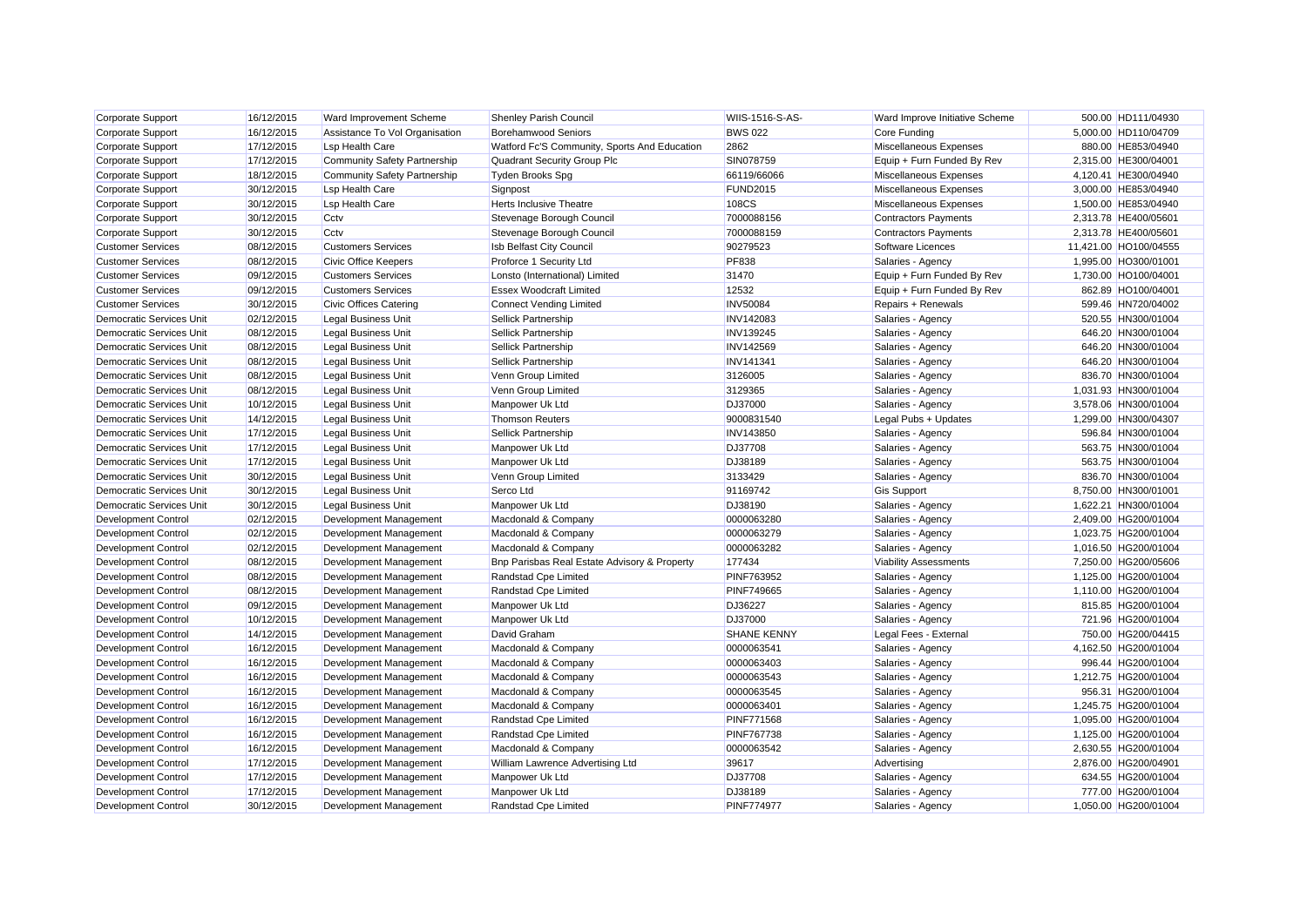| Development Control         | 30/12/2015 | Development Management              | Serco Ltd                                  | 91221278          | <b>Training External</b>       | 4,700.00 HG200/01403  |
|-----------------------------|------------|-------------------------------------|--------------------------------------------|-------------------|--------------------------------|-----------------------|
| <b>Development Control</b>  | 30/12/2015 | Development Management              | Manpower Uk Ltd                            | DJ38190           | Salaries - Agency              | 837.48 HG200/01004    |
| <b>Development Control</b>  | 30/12/2015 | Development Management              | Randstad Cpe Limited                       | <b>PINF778706</b> | Salaries - Agency              | 1,095.00 HG200/01004  |
| <b>Drainage Services</b>    | 08/12/2015 | <b>Engineering Services Unit</b>    | <b>Go Plant Ltd</b>                        | 0000499154        | Vehicle Maintenance + Repairs  | 1,384.00 HE620/03001  |
| <b>Drainage Services</b>    | 08/12/2015 | <b>Drainage Consultancy</b>         | <b>Enfield Skips Ltd</b>                   | 1019431           | <b>Contractors Payments</b>    | 2,508.00 HE640/05601  |
| <b>Drainage Services</b>    | 17/12/2015 | Drainage Consultancy                | R S Bickell & Son                          | <b>RSB20</b>      | <b>Contractors Payments</b>    | 1,520.00 HE640/05601  |
| <b>Drainage Services</b>    | 17/12/2015 | <b>Drainage Consultancy</b>         | A.J. Palmer                                | 76/167            | <b>Contractors Payments</b>    | 790.00 HE640/05601    |
| <b>Drainage Services</b>    | 17/12/2015 | Revenue Funded Drainage Schs        | Waterscapes Limited.                       | 1.9990            | <b>Contractors Payments</b>    | 2.508.74 HE601/05601  |
| Elections                   | 02/12/2015 | <b>Electoral Registration Costs</b> | <b>Electoral Reform Services</b>           | ERS1503231        | <b>Canvass Printing</b>        | 1,515.75 HB810/04313  |
| Elections                   | 02/12/2015 | <b>Electoral Registration Costs</b> | <b>Halarose Ltd</b>                        | 9404              | Canvass                        | 2,098.62 HB810/01801  |
| <b>Environmental Health</b> | 02/12/2015 | <b>Environmental Health</b>         | Spring Technology Staffing Services (Stss) | W20829/00         | Salaries - Agency              | 631.80 HF700/01001    |
| <b>Environmental Health</b> | 09/12/2015 | Vehicle Licencing                   | Disclosure & Barring Services              | 999097            | Fees                           | 888.00 HE800/04414    |
| <b>Environmental Health</b> | 09/12/2015 | <b>Environmental Health</b>         | Manpower Uk Ltd                            | DJ36227           | Salaries - Agency              | 1,377.06 HF700/01004  |
| <b>Environmental Health</b> | 10/12/2015 | <b>Environmental Health</b>         | Manpower Uk Ltd                            | DJ37000           | Salaries - Agency              | 1,302.54 HF700/01004  |
| <b>Environmental Health</b> | 17/12/2015 | Health Acts - Dog                   | National Animal Welfare Trust              | 310799            | Miscellaneous Expenses         | 720.00 HE860/04940    |
| <b>Environmental Health</b> | 17/12/2015 | <b>Environmental Health</b>         | Spring Technology Staffing Services (Stss) | W48137/00         | Salaries - Agency              | 702.00 HF700/01001    |
| <b>Environmental Health</b> | 17/12/2015 | <b>Environmental Health</b>         | Manpower Uk Ltd                            | DJ37708           | Salaries - Agency              | 3,189.84 HF700/01004  |
| <b>Environmental Health</b> | 17/12/2015 | <b>Environmental Health</b>         | Manpower Uk Ltd                            | DJ38189           | Salaries - Agency              | 1,502.13 HF700/01004  |
| <b>Environmental Health</b> | 30/12/2015 | <b>Environmental Health</b>         | Spring Technology Staffing Services (Stss) | W54373/00         | Salaries - Agency              | 561.60 HE100/01001    |
| <b>Environmental Health</b> | 30/12/2015 | <b>Environmental Health</b>         | Spring Technology Staffing Services (Stss) | W00469/00         | Salaries - Agency              | 702.00 HF700/01001    |
| <b>Environmental Health</b> | 30/12/2015 | <b>Environmental Health</b>         | Spring Technology Staffing Services (Stss) | W61724/00         | Salaries - Agency              | 702.00 HF700/01001    |
| <b>Environmental Health</b> | 30/12/2015 | <b>Environmental Health</b>         | Manpower Uk Ltd                            | DJ38190           | Salaries - Agency              | 1,531.75 HF700/01004  |
| Finance                     | 02/12/2015 | Accountancy + Financial Servs       | Nomad Graphique                            | <b>NOM7323</b>    | Pubs/News/Periodicals          | 600.00 HN100/04308    |
| Finance                     | 02/12/2015 | Revenues + Benefits Unit            | Morgan Hunt Uk Limited                     | 863944            | Salaries - Agency              | 1,463.00 HN150/01004  |
| Finance                     | 02/12/2015 | Revenues + Benefits Unit            | Morgan Hunt Uk Limited                     | 863945            | Salaries - Agency              | 1,080.00 HN150/01004  |
| Finance                     | 02/12/2015 | Accountancy + Financial Servs       | In - Tend Ltd                              | 7353              | Software Licences              | 500.00 HN100/04555    |
| Finance                     | 02/12/2015 | Revenues + Benefits Unit            | Badenoch & Clark                           | 4734646           | Salaries - Agency              | 1,283.35 HN150/01004  |
| Finance                     | 02/12/2015 | Revenues + Benefits Unit            | Badenoch & Clark                           | 4734644           | Salaries - Agency              | 2.034.11 HN150/01004  |
| Finance                     | 08/12/2015 | Accountancy + Financial Servs       | Advanced Business Solutions (Coa)          | ARCMIN/99053694   | Software Licences              | 13,862.88 HN100/04555 |
| Finance                     | 08/12/2015 | Accountancy + Financial Servs       | William Lawrence Advertising Ltd           | 39620             | <b>Recruitment Advertising</b> | 2,200.00 HN100/01501  |
| Finance                     | 09/12/2015 | Revenues + Benefits Unit            | Badenoch & Clark                           | 4737474           | Salaries - Agency              | 1,026.74 HN150/01004  |
| Finance                     | 09/12/2015 | Revenues + Benefits Unit            | Badenoch & Clark                           | 4737475           | Salaries - Agency              | 591.10 HN150/01004    |
| Finance                     | 08/12/2015 | Revenues + Benefits Unit            | Morgan Hunt Uk Limited                     | 865814            | Salaries - Agency              | 1,080.00 HN150/01004  |
| Finance                     | 09/12/2015 | Revenues + Benefits Unit            | Manpower Uk Ltd                            | DJ36227           | Salaries - Agency              | 2,072.86 HN150/01004  |
| Finance                     | 10/12/2015 | Revenues + Benefits Unit            | Manpower Uk Ltd                            | DJ37000           | Salaries - Agency              | 929.88 HN150/01004    |
| Finance                     | 18/12/2015 | Accountancy + Financial Servs       | <b>Lavat Consulting Limited</b>            | 103518            | <b>Consultants Fees</b>        | 990.00 HN100/05600    |
| Finance                     | 14/12/2015 | Revenues + Benefits Unit            | Morgan Hunt Uk Limited                     | 865813            | Salaries - Agency              | 1,463.00 HN150/01004  |
| Finance                     | 18/12/2015 | Revenues + Benefits Unit            | Badenoch & Clark                           | 4740163           | Salaries - Agency              | 1,020.29 HN150/01004  |
| Finance                     | 18/12/2015 | Revenues + Benefits Unit            | Badenoch & Clark                           | 4740165           | Salaries - Agency              | 671.20 HN150/01004    |
| Finance                     | 14/12/2015 | Revenues + Benefits Unit            | Morgan Hunt Uk Limited                     | 867515            | Salaries - Agency              | 1,080.00 HN150/01004  |
| Finance                     | 17/12/2015 | Revenues + Benefits Unit            | <b>Civica Uk Limited</b>                   | M/RB033086        | Equip + Furn Funded By Rev     | 931.73 HN150/04001    |
| Finance                     | 17/12/2015 | Revenues + Benefits Unit            | Badenoch & Clark                           | 4742963           | Salaries - Agency              | 591.10 HN150/01004    |
| Finance                     | 17/12/2015 | Revenues + Benefits Unit            | Badenoch & Clark                           | 4742962           | Salaries - Agency              | 1,020.29 HN150/01004  |
| Finance                     | 17/12/2015 | Accountancy + Financial Servs       | <b>Frontier Software Plc</b>               | SIN144405         | Software Licences              | 600.00 HN100/04555    |
| Finance                     | 17/12/2015 | Revenues + Benefits Unit            | Manpower Uk Ltd                            | DJ37708           | Salaries - Agency              | 6,639.79 HN150/01004  |
| Finance                     | 17/12/2015 | Revenues + Benefits Unit            | Manpower Uk Ltd                            | DJ38189           | Salaries - Agency              | 3,054.02 HN150/01004  |
| Finance                     | 30/12/2015 | Accountancy + Financial Servs       | Eras Ltd                                   | 47957             | <b>Consultants Fees</b>        | 582.00 HN100/05600    |
| Finance                     | 30/12/2015 | Revenues + Benefits Unit            | Morgan Hunt Uk Limited                     | 869168            | Salaries - Agency              | 1.463.00 HN150/01004  |
| Finance                     | 30/12/2015 | Accountancy + Financial Servs       | <b>Civica Uk Limited</b>                   | C/IC139779        | Software Licences              | 11.000.00 HN100/04555 |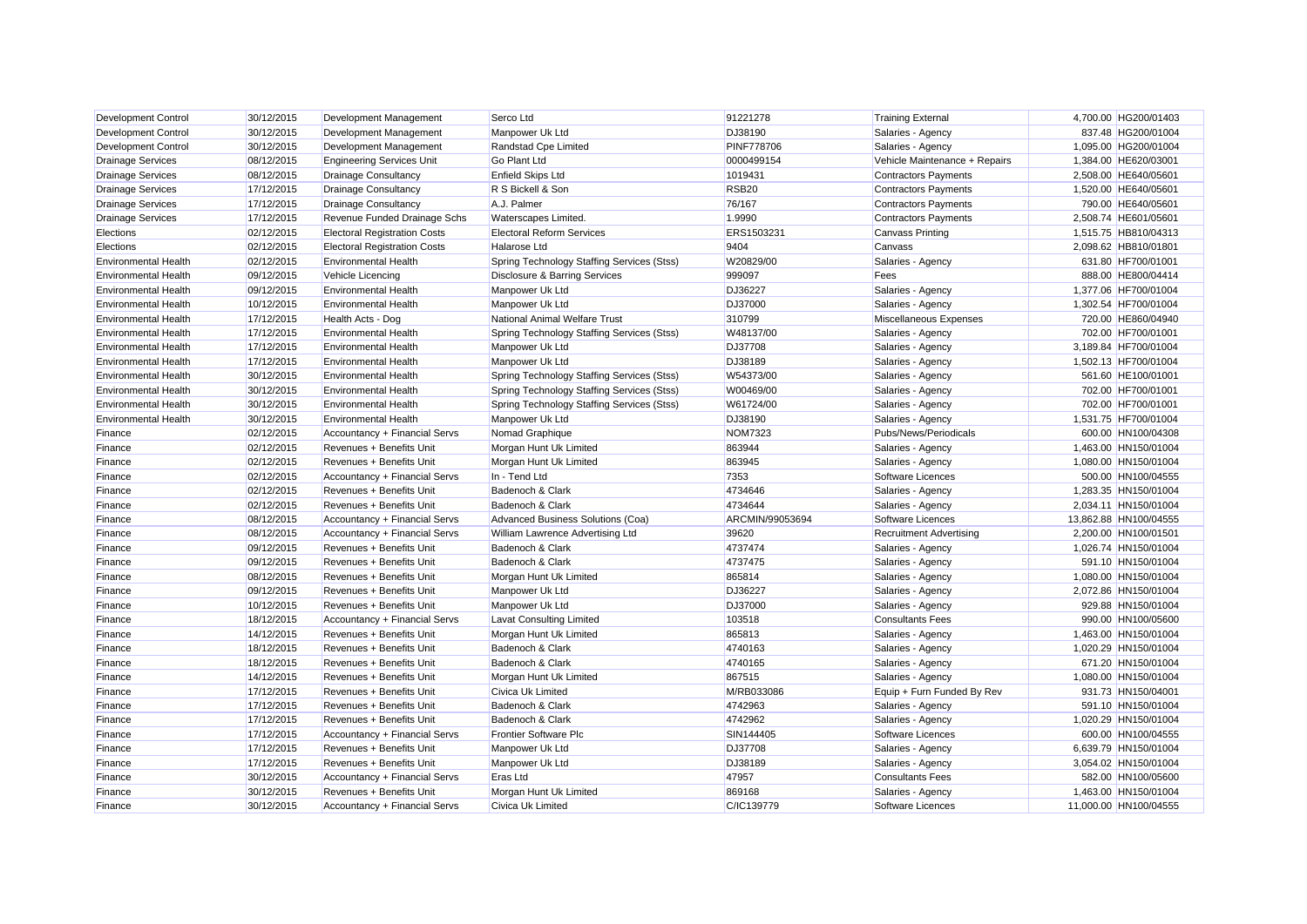| Finance                 | 30/12/2015 | Revenues + Benefits Unit | Morgan Hunt Uk Limited                | 867514        | Salaries - Agency              | 1,463.00 HN150/01004 |
|-------------------------|------------|--------------------------|---------------------------------------|---------------|--------------------------------|----------------------|
| Finance                 | 30/12/2015 | Revenues + Benefits Unit | Manpower Uk Ltd                       | DJ38190       | Salaries - Agency              | 4,131.97 HN150/01004 |
| Finance                 | 30/12/2015 | Revenues + Benefits Unit | <b>Stralfors</b>                      | 120023153     | Equip + Furn Funded By Rev     | 1,293.40 HN150/04001 |
| <b>General Expenses</b> | 02/12/2015 | <b>General Expenses</b>  | Jgp Resourcing Limited                | 6486          | <b>Recruitment Advertising</b> | 5,408.00 HB100/01501 |
| <b>General Expenses</b> | 02/12/2015 | <b>General Expenses</b>  | Advanced Business Solutions (Coa)     | ARIN/99021530 | <b>Consultants Fees</b>        | 541.67 HB100/05600   |
| <b>General Expenses</b> | 08/12/2015 | <b>General Expenses</b>  | Firstcare                             | 5370          | Medical                        | 833.33 HB100/01414   |
| <b>General Expenses</b> | 07/12/2015 | <b>General Expenses</b>  | Childcare Vouchers Limited (Edenred)  | IN1171423656  | Childcare/Dependents All.      | 1,764.67 HB100/01511 |
| <b>General Expenses</b> | 14/12/2015 | <b>General Expenses</b>  | <b>Zurich Municipal</b>               | 10448         | Insurance Misc                 | 978.00 HB100/04910   |
| <b>General Expenses</b> | 17/12/2015 | <b>General Expenses</b>  | Edenred (Incentives & Motivating) Ltd | 006033599     | Long Serv Award                | 7,700.00 HB100/01413 |
| <b>General Expenses</b> | 17/12/2015 | <b>General Expenses</b>  | Bevan Brittan Llp                     | 01455090      | Legal Fees - External          | 550.00 HB100/04415   |
| Housing                 | 10/12/2015 | Homelessness             | <b>Stef And Philips</b>               | <b>HBC051</b> | Bed + Breakfast                | 5.250.00 HJ700/04725 |
| Housing                 | 10/12/2015 | Homelessness             | Shiraz Jivraj                         | 1079          | Bed + Breakfast                | 6,750.00 HJ700/04725 |
| Housing                 | 10/12/2015 | Homelessness             | Civic Lodge Hotel                     | 2466          | Bed + Breakfast                | 1,650.00 HJ700/04725 |
| Housing                 | 10/12/2015 | Homelessness             | Civic Lodge Hotel                     | 2467          | Bed + Breakfast                | 1,595.00 HJ700/04725 |
| Housing                 | 10/12/2015 | Homelessness             | Civic Lodge Hotel                     | 2468          | Bed + Breakfast                | 1,800.00 HJ700/04725 |
| Housing                 | 10/12/2015 | Homelessness             | Civic Lodge Hotel                     | 2469          | Bed + Breakfast                | 1,800.00 HJ700/04725 |
| Housing                 | 10/12/2015 | Homelessness             | Civic Lodge Hotel                     | 2470          | Bed + Breakfast                | 1,500.00 HJ700/04725 |
| Housing                 | 10/12/2015 | Homelessness             | Civic Lodge Hotel                     | 2471          | Bed + Breakfast                | 1,200.00 HJ700/04725 |
| Housing                 | 10/12/2015 | Homelessness             | Civic Lodge Hotel                     | 2472          | Bed + Breakfast                | 1,650.00 HJ700/04725 |
| Housing                 | 10/12/2015 | Homelessness             | Civic Lodge Hotel                     | 2473          | Bed + Breakfast                | 1,650.00 HJ700/04725 |
| Housing                 | 10/12/2015 | Homelessness             | Civic Lodge Hotel                     | 2474          | Bed + Breakfast                | 1,650.00 HJ700/04725 |
| Housing                 | 10/12/2015 | Homelessness             | Civic Lodge Hotel                     | 2464          | Bed + Breakfast                | 1,650.00 HJ700/04725 |
| Housing                 | 10/12/2015 | Homelessness             | Civic Lodge Hotel                     | 2465          | Bed + Breakfast                | 1,650.00 HJ700/04725 |
| Housing                 | 02/12/2015 | <b>Housing Services</b>  | Hays Specialist Recruitment Limited   | 1005779831    | Salaries - Agency              | 1,332.10 HJ100/01004 |
| Housing                 | 02/12/2015 | <b>Housing Services</b>  | Hays Specialist Recruitment Limited   | 1005779830    | Salaries - Agency              | 1,358.05 HJ100/01004 |
| Housing                 | 10/12/2015 | Homelessness             | Assetgrove Lettings Ltd               | 34283         | Bed + Breakfast                | 1,650.00 HJ700/04725 |
| Housing                 | 10/12/2015 | Homelessness             | Assetgrove Lettings Ltd               | 34284         | Bed + Breakfast                | 840.00 HJ700/04725   |
| Housing                 | 10/12/2015 | Homelessness             | Assetgrove Lettings Ltd               | 34285         | Bed + Breakfast                | 1,050.00 HJ700/04725 |
| Housing                 | 10/12/2015 | Homelessness             | Assetgrove Lettings Ltd               | 34286         | Bed + Breakfast                | 1,200.00 HJ700/04725 |
| Housing                 | 10/12/2015 | Homelessness             | Assetgrove Lettings Ltd               | 34288         | Bed + Breakfast                | 742.00 HJ700/04725   |
| Housing                 | 10/12/2015 | Homelessness             | <b>Stef And Philips</b>               | <b>HBC061</b> | Bed + Breakfast                | 1,500.00 HJ700/04725 |
| Housing                 | 10/12/2015 | Homelessness             | <b>Stef And Philips</b>               | <b>HBC062</b> | Bed + Breakfast                | 6,300.00 HJ700/04725 |
| Housing                 | 10/12/2015 | Homelessness             | <b>Stef And Philips</b>               | <b>HBC063</b> | Bed + Breakfast                | 8,400.00 HJ700/04725 |
| Housing                 | 10/12/2015 | Homelessness             | <b>Stef And Philips</b>               | HBC064        | Bed + Breakfast                | 750.00 HJ700/04725   |
| Housing                 | 10/12/2015 | Homelessness             | <b>Stef And Philips</b>               | <b>HBC065</b> | Bed + Breakfast                | 5,250.00 HJ700/04725 |
| Housing                 | 10/12/2015 | Homelessness             | <b>Stef And Philips</b>               | <b>HBC066</b> | Bed + Breakfast                | 5,250.00 HJ700/04725 |
| Housing                 | 10/12/2015 | Homelessness             | <b>Stef And Philips</b>               | <b>HBC059</b> | Bed + Breakfast                | 805.00 HJ700/04725   |
| Housing                 | 10/12/2015 | Homelessness             | <b>Emergency Accommodation Ltd</b>    | 11/4616       | Bed + Breakfast                | 1,140.00 HJ700/04725 |
| Housing                 | 10/12/2015 | Homelessness             | <b>Emergency Accommodation Ltd</b>    | 11/4623       | Bed + Breakfast                | 1,380.00 HJ700/04725 |
| Housing                 | 10/12/2015 | Homelessness             | <b>Emergency Accommodation Ltd</b>    | 11/4643       | Bed + Breakfast                | 1,380.00 HJ700/04725 |
| Housing                 | 10/12/2015 | Homelessness             | <b>Emergency Accommodation Ltd</b>    | 11/4672       | Bed + Breakfast                | 660.00 HJ700/04725   |
| Housing                 | 10/12/2015 | Homelessness             | <b>Emergency Accommodation Ltd</b>    | 11/4682       | Bed + Breakfast                | 1,380.00 HJ700/04725 |
| Housing                 | 10/12/2015 | Homelessness             | <b>Emergency Accommodation Ltd</b>    | 11/4683       | Bed + Breakfast                | 1,080.00 HJ700/04725 |
| Housing                 | 10/12/2015 | Homelessness             | <b>Emergency Accommodation Ltd</b>    | 11/4684       | Bed + Breakfast                | 1,380.00 HJ700/04725 |
| Housing                 | 10/12/2015 | Homelessness             | <b>Emergency Accommodation Ltd</b>    | 11/4685       | Bed + Breakfast                | 1.380.00 HJ700/04725 |
| Housing                 | 10/12/2015 | Homelessness             | Emergency Accommodation Ltd           | 11/4686       | Bed + Breakfast                | 1,380.00 HJ700/04725 |
| Housing                 | 10/12/2015 | Homelessness             | <b>Emergency Accommodation Ltd</b>    | 11/4687       | Bed + Breakfast                | 1,380.00 HJ700/04725 |
| Housing                 | 10/12/2015 | Homelessness             | <b>Emergency Accommodation Ltd</b>    | 11/4701       | Bed + Breakfast                | 1,650.00 HJ700/04725 |
| Housing                 | 10/12/2015 | Homelessness             | <b>Emergency Accommodation Ltd</b>    | 11/4720       | Bed + Breakfast                | 1.650.00 HJ700/04725 |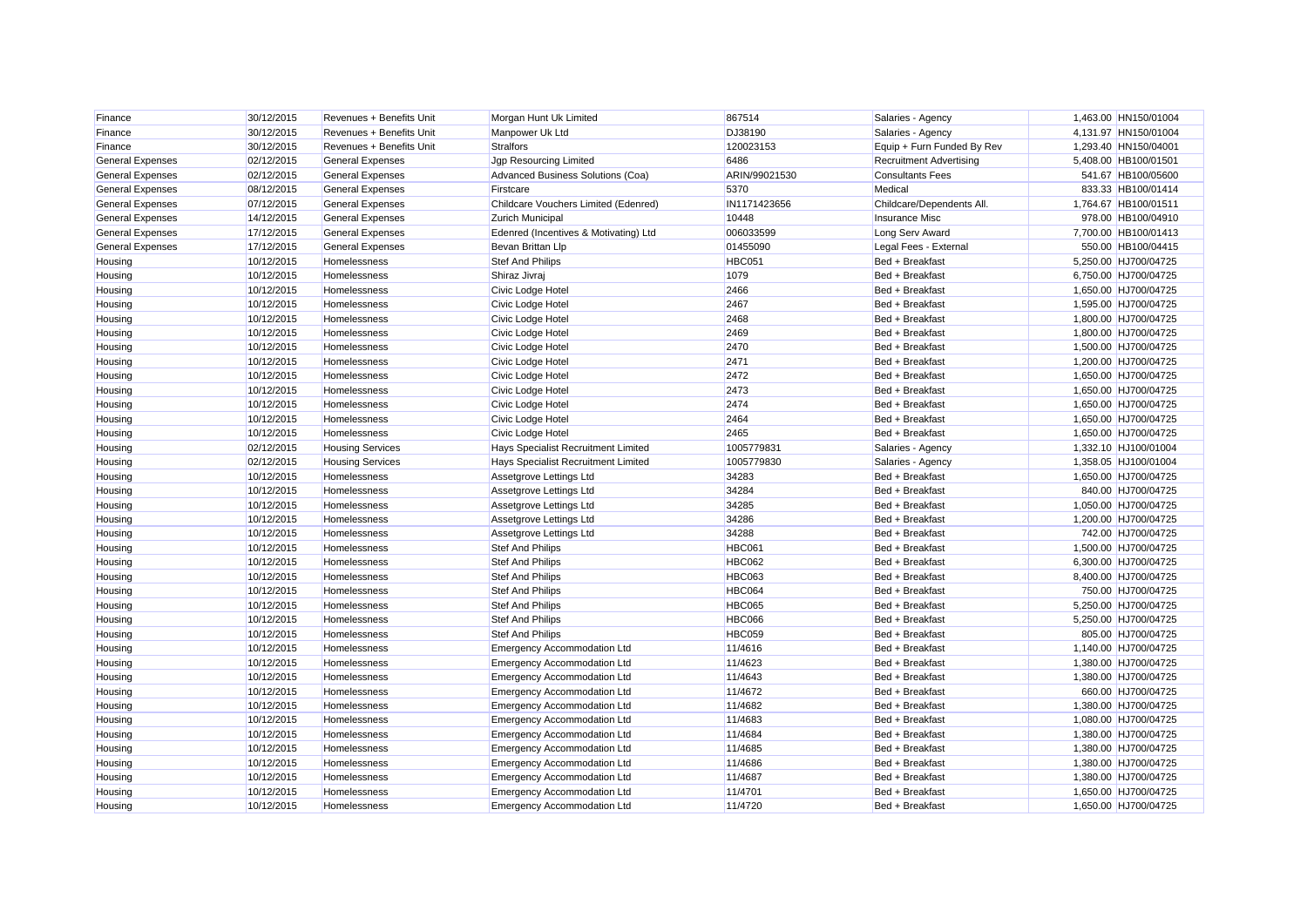| Housing                          | 10/12/2015 | Homelessness                        | Emergency Accommodation Ltd                | 11/4727           | Bed + Breakfast             | 1,380.00 HJ700/04725  |
|----------------------------------|------------|-------------------------------------|--------------------------------------------|-------------------|-----------------------------|-----------------------|
| Housing                          | 10/12/2015 | Homelessness                        | <b>Emergency Accommodation Ltd</b>         | 11/4728           | Bed + Breakfast             | 1,380.00 HJ700/04725  |
| Housing                          | 10/12/2015 | Homelessness                        | <b>Emergency Accommodation Ltd</b>         | 11/4731           | Bed + Breakfast             | 1,140.00 HJ700/04725  |
| Housing                          | 10/12/2015 | Homelessness                        | <b>Emergency Accommodation Ltd</b>         | 11/4732           | Bed + Breakfast             | 1,440.00 HJ700/04725  |
| Housing                          | 10/12/2015 | Homelessness                        | <b>Emergency Accommodation Ltd</b>         | 11/4736           | Bed + Breakfast             | 920.00 HJ700/04725    |
| Housing                          | 10/12/2015 | Homelessness                        | <b>Emergency Accommodation Ltd</b>         | 11/4737           | Bed + Breakfast             | 1,440.00 HJ700/04725  |
| Housing                          | 14/12/2015 | <b>Housing Services</b>             | Hays Specialist Recruitment Limited        | 1006049662        | Salaries - Agency           | 960.92 HJ100/01004    |
| Housing                          | 17/12/2015 | Homelessness                        | Altwood Housing                            | 2202              | Bed + Breakfast             | 900.00 HJ700/04725    |
| Housing                          | 17/12/2015 | Homelessness                        | <b>Altwood Housing</b>                     | 2202/2            | Bed + Breakfast             | 1,650.00 HJ700/04725  |
| Housing                          | 17/12/2015 | Homelessness                        | <b>Altwood Housing</b>                     | 2202/3            | Bed + Breakfast             | 900.00 HJ700/04725    |
| Housing                          | 17/12/2015 | Homelessness                        | <b>Altwood Housing</b>                     | 2202/4            | Bed + Breakfast             | 720.00 HJ700/04725    |
| Housing                          | 17/12/2015 | Homelessness                        | <b>Altwood Housing</b>                     | 2202/5            | Bed + Breakfast             | 900.00 HJ700/04725    |
| Housing                          | 17/12/2015 | Homelessness                        | Altwood Housing                            | 2202/6            | Bed + Breakfast             | 900.00 HJ700/04725    |
| Housing                          | 17/12/2015 | <b>Housing Services</b>             | <b>Hays Specialist Recruitment Limited</b> | 1006068639        | Salaries - Agency           | 658.46 HJ100/01004    |
| Housing                          | 17/12/2015 | <b>Choice Based Lettings</b>        | <b>Three Rivers District Council</b>       | 90093552          | <b>Contractors Payments</b> | 14,134.40 HJ120/05601 |
| <b>Hr Operations</b>             | 02/12/2015 | <b>Strategic Training</b>           | Blue Marble (Group) Llp                    | S <sub>1512</sub> | <b>Training External</b>    | 750.00 HB210/01403    |
| <b>Hr Operations</b>             | 02/12/2015 | <b>Strategic Training</b>           | The Garnett Foundation                     | 3681              | <b>Training External</b>    | 2,640.00 HB210/01403  |
| Human Resources                  | 17/12/2015 | <b>Human Resources</b>              | Argyll                                     | 21396             | Mobile Telephones           | 3,754.32 HN500/04517  |
| <b>Information Services Unit</b> | 02/12/2015 | <b>Information Digital Services</b> | Zengenti Ltd                               | 6199              | Web Content/Management      | 11.400.00 HN200/04525 |
| <b>Information Services Unit</b> | 02/12/2015 | Information Digital Services        | Focus On Training                          | 18100             | <b>Training External</b>    | 750.00 HN200/01403    |
| <b>Information Services Unit</b> | 02/12/2015 | Information Digital Services        | <b>Ebase Technology Limited</b>            | 4243              | It Maintenance - Hardware   | 3,250.85 HN200/04560  |
| <b>Information Services Unit</b> | 02/12/2015 | <b>Information Digital Services</b> | <b>Idox Software Ltd</b>                   | 7007189           | Internet + It Security      | 3,000.00 HN200/04538  |
| <b>Information Services Unit</b> | 08/12/2015 | <b>Information Digital Services</b> | Spink Telecom                              | 1361              | <b>Consultants Fees</b>     | 1,721.94 HN200/05600  |
| <b>Information Services Unit</b> | 08/12/2015 | <b>Information Digital Services</b> | Caretower                                  | 149331            | Internet + It Security      | 1,573.35 HN200/04538  |
| <b>Information Services Unit</b> | 08/12/2015 | <b>Information Digital Services</b> | <b>Internal Systems Limited</b>            | 39522             | It Maintenance - Hardware   | 1,688.92 HN200/04560  |
| <b>Information Services Unit</b> | 08/12/2015 | <b>Information Digital Services</b> | Zengenti Ltd                               | 6251              | Web Content/Management      | 1,000.00 HN200/04525  |
| <b>Information Services Unit</b> | 09/12/2015 | <b>Information Digital Services</b> | Civica                                     | X/RB26899         | <b>Training External</b>    | 537.95 HN200/01403    |
| <b>Information Services Unit</b> | 17/12/2015 | <b>Civic Office Telephones</b>      | Daisy Communications Ltd                   | 5362057           | Telephones- Bt Equipment    | 782.88 HN210/04504    |
| <b>Information Services Unit</b> | 30/12/2015 | <b>Information Digital Services</b> | Spring Technology Staffing Services (Stss) | W54415/00         | Salaries - Agency           | 600.00 HN200/01004    |
| <b>Local Land Charges</b>        | 02/12/2015 | <b>Land Charges</b>                 | North Herts District Council               | 0001658258        | Partnership working         | 1,072.83 HC100/01001  |
| <b>Local Land Charges</b>        | 08/12/2015 | <b>Land Charges</b>                 | <b>Idox Software Ltd</b>                   | 7007243           | <b>Hcc Searches</b>         | 1,250.00 HC100/04624  |
| <b>Local Land Charges</b>        | 14/12/2015 | <b>Land Charges</b>                 | <b>Local Government Association</b>        | 40145082          | Legal Fees - External       | 1,695.57 HC100/04415  |
| Local Land Charges               | 17/12/2015 | <b>Land Charges</b>                 | North Herts District Council               | 0001660699        | Partnership working         | 1,200.34 HC100/01001  |
| <b>Local Land Charges</b>        | 17/12/2015 | <b>Land Charges</b>                 | <b>Hertfordshire County Council</b>        | 1801813395        | <b>Hcc Searches</b>         | 3.140.00 HC100/04624  |
| Parking                          | 02/12/2015 | <b>Parking Services</b>             | <b>Tony Simmons Services</b>               | TS-507-452015     | Repairs + Renewals          | 710.00 HH800/04002    |
| Parking                          | 02/12/2015 | <b>Parking Services</b>             | <b>Tony Simmons Services</b>               | TS-509-462015     | Repairs + Renewals          | 620.00 HH800/04002    |
| Parking                          | 02/12/2015 | <b>Parking Services</b>             | <b>Tony Simmons Services</b>               | TS-471-272015     | Salaries - Agency           | 610.00 HH800/01001    |
| Parking                          | 02/12/2015 | <b>Parking Services</b>             | <b>Tony Simmons Services</b>               | TS-476-312015     | Salaries - Agency           | 755.00 HH800/01001    |
| Parking                          | 02/12/2015 | <b>Parking Services</b>             | <b>Tony Simmons Services</b>               | TS-487-352015     | Salaries - Agency           | 605.00 HH800/01001    |
| Parking                          | 08/12/2015 | <b>Parking Services</b>             | Liberty Services (Ar & Rf Reddin) Limited  | 6128008011        | Printing                    | 2,464.00 HH800/04311  |
| Parking                          | 08/12/2015 | <b>Parking Services</b>             | <b>Three Counties Lining</b>               | 4300              | Repairs + Renewals          | 1,286.90 HH800/04002  |
| Parking                          | 09/12/2015 | <b>Parking Services</b>             | Manpower Uk Ltd                            | DJ36227           | Salaries - Agency           | 531.79 HH800/01004    |
| Parking                          | 16/12/2015 | <b>Parking Services</b>             | <b>Bdi Securities Uk Ltd</b>               | 22722             | <b>Security Services</b>    | 2,098.48 HH800/04440  |
| Parking                          | 16/12/2015 | <b>Parking Services</b>             | <b>Bdi Securities Uk Ltd</b>               | 22766             | <b>Security Services</b>    | 2.770.03 HH800/04440  |
| Parking                          | 16/12/2015 | <b>Parking Services</b>             | <b>Bdi Securities Uk Ltd</b>               | 22822             | <b>Security Services</b>    | 2,509.05 HH800/04440  |
| Parking                          | 17/12/2015 | Cpz Design + Implementation         | William Lawrence Advertising Ltd           | 39618             | Advertising                 | 829.67 HH810/04901    |
| Parking                          | 30/12/2015 | <b>Parking Services</b>             | <b>Three Counties Lining</b>               | 4304              | Repairs + Renewals          | 2,670.89 HH800/04002  |
| Parking                          | 30/12/2015 | <b>Parking Services</b>             | Manpower Uk Ltd                            | DJ38190           | Salaries - Agency           | 531.79 HH800/01004    |
| Parks And Amenities Manager      | 02/12/2015 | Allum Ln Cemetery+Closed Gnd        | John O'Conner Grounds Maintenance          | 50634             | <b>Gm Contract Payments</b> | 5.259.38 HE101/05605  |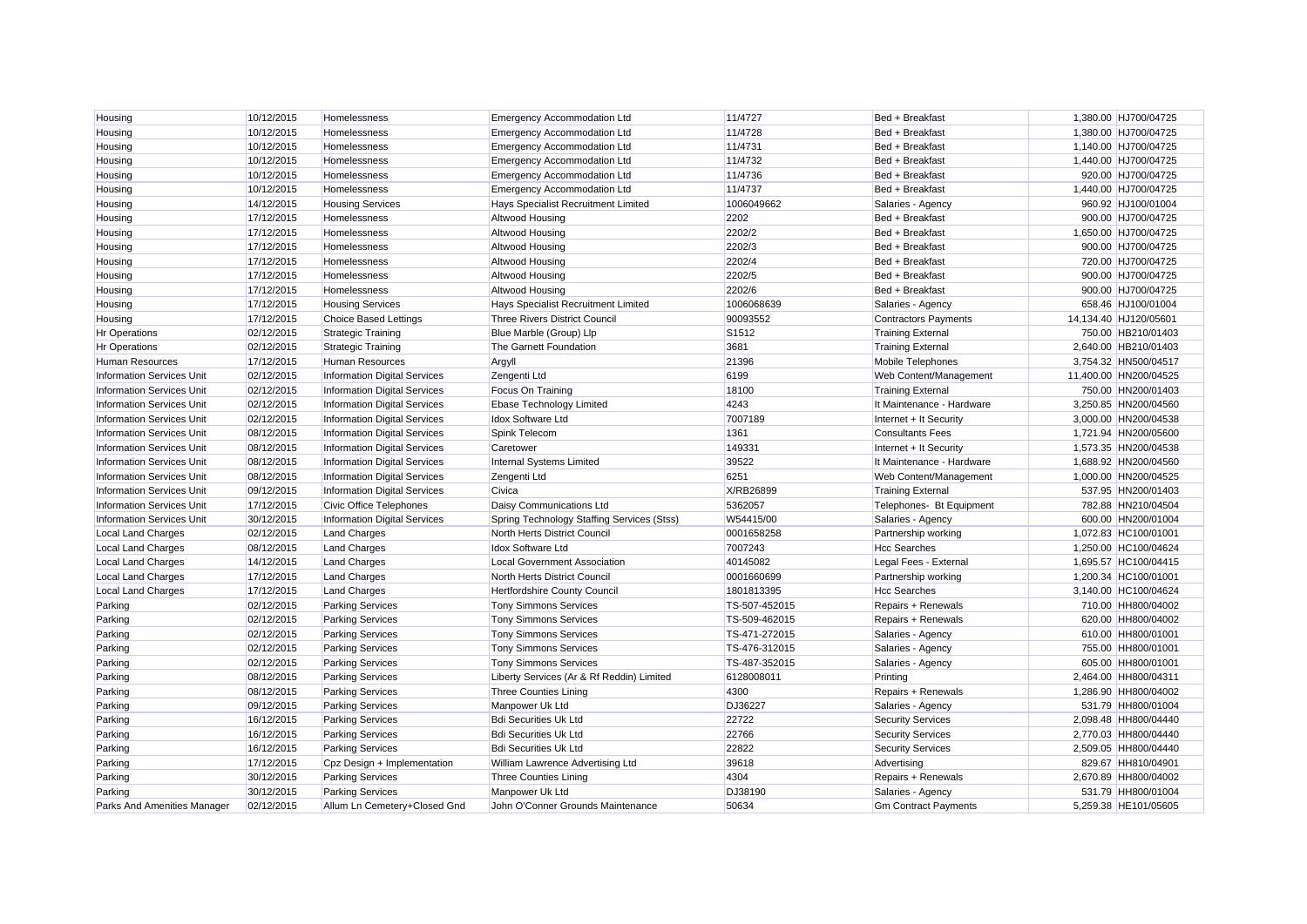| Parks And Amenities Manager        | 02/12/2015 | Bushey/Radlett Ground Maint.  | John O'Conner Grounds Maintenance          | 50634           | <b>Gm Contract Payments</b>  | 14,178.02 HD371/05605 |
|------------------------------------|------------|-------------------------------|--------------------------------------------|-----------------|------------------------------|-----------------------|
| Parks And Amenities Manager        | 02/12/2015 | Bwood/Elstree/Shenley Gnd Mnt | John O'Conner Grounds Maintenance          | 50634           | <b>Gm Contract Payments</b>  | 25,031.14 HD372/05605 |
| Parks And Amenities Manager        | 02/12/2015 | Parks Cleansing               | John O'Conner Grounds Maintenance          | 50634           | <b>Gm Contract Payments</b>  | 6,147.57 HD302/05605  |
| Parks And Amenities Manager        | 02/12/2015 | Pbar/Sth Mimms/Ridge Gnd Mnt  | John O'Conner Grounds Maintenance          | 50634           | <b>Gm Contract Payments</b>  | 13,674.74 HD373/05605 |
| Parks And Amenities Manager        | 02/12/2015 | Parks                         | J & S O'Connell                            | JS1380          | <b>General Repairs</b>       | 4,900.00 HD300/02009  |
| Parks And Amenities Manager        | 02/12/2015 | Parks                         | L G Bland E&M Ltd                          | B0792           | <b>Building Repairs</b>      | 724.11 HD300/02001    |
| Parks And Amenities Manager        | 02/12/2015 | Parks                         | L G Bland E&M Ltd                          | <b>B0788</b>    | <b>Building Repairs</b>      | 1,495.02 HD300/02001  |
| Parks And Amenities Manager        | 02/12/2015 | Parks                         | <b>Bushey Rangers</b>                      | 25/11/2015      | Electricity                  | 822.63 HD300/02102    |
| Parks And Amenities Manager        | 08/12/2015 | Allum Ln Cemetery+Closed Gnd  | Spring Technology Staffing Services (Stss) | W43132/00       | Salaries - Agency            | 702.00 HE101/01001    |
| Parks And Amenities Manager        | 08/12/2015 | Allum Ln Cemetery+Closed Gnd  | John O'Conner Grounds Maintenance          | 50692           | <b>Contractors Payments</b>  | 656.00 HE101/05601    |
| Parks And Amenities Manager        | 09/12/2015 | Parks                         | Park Leisure (Uk) Ltd                      | 888             | Parks Development            | 750.00 HD300/05604    |
| Parks And Amenities Manager        | 09/12/2015 | Arboricultural Work-Bushey    | <b>Gristwood And Toms Limited</b>          | 31009           | <b>Contractors Payments</b>  | 950.00 HD392/05601    |
| Parks And Amenities Manager        | 09/12/2015 | Arboricultural Work-B/Wood    | <b>Gristwood And Toms Limited</b>          | 31010           | <b>Contractors Payments</b>  | 1,240.00 HD390/05601  |
| Parks And Amenities Manager        | 09/12/2015 | Arboricultural Work-B/Wood    | <b>Gristwood And Toms Limited</b>          | 31011           | <b>Contractors Payments</b>  | 1,395.62 HD390/05601  |
| Parks And Amenities Manager        | 18/12/2015 | Parks                         | <b>Gristwood And Toms Limited</b>          | 31068           | Parks Development            | 1,220.00 HD300/05604  |
| Parks And Amenities Manager        | 18/12/2015 | Pbar/Sth Mimms/Ridge Gnd Mnt  | John O'Conner Grounds Maintenance          | 50756           | <b>Contractors Payments</b>  | 1,675.00 HD373/05601  |
| <b>Parks And Amenities Manager</b> | 18/12/2015 | Parks                         | <b>Wicksteed Leisure Ltd</b>               | 727891          | Parks Development            | 5,245.00 HD300/05604  |
| Parks And Amenities Manager        | 18/12/2015 | Parks                         | <b>Wicksteed Leisure Ltd</b>               | 727892          | Parks Development            | 5,245.00 HD300/05604  |
| Parks And Amenities Manager        | 17/12/2015 | Bwood/Elstree/Shenley Gnd Mnt | John O'Conner Grounds Maintenance          | 50755           | <b>Contractors Payments</b>  | 692.00 HD372/05601    |
| Parks And Amenities Manager        | 17/12/2015 | Allum Ln Cemetery+Closed Gnd  | John O'Conner Grounds Maintenance          | 50758           | Grave Digging                | 1,153.69 HE101/04441  |
| Parks And Amenities Manager        | 17/12/2015 | Arboricultural Work-P/Bar     | <b>Gristwood And Toms Limited</b>          | 31163           | <b>Contractors Payments</b>  | 1,685.00 HD391/05601  |
| Parks And Amenities Manager        | 17/12/2015 | <b>Contract Cleaning</b>      | Ccs                                        | CCS 20150033    | <b>Contractors Payments</b>  | 970.00 HD380/05601    |
| Parks And Amenities Manager        | 17/12/2015 | Arboricultural Work-B/Wood    | <b>Gristwood And Toms Limited</b>          | 31135           | <b>Contractors Payments</b>  | 600.00 HD390/05601    |
| <b>Planning Policy</b>             | 30/12/2015 | Planning Improvement Project  | Anne Jagger                                | 16831           | Planning Improvement Project | 817.66 HG200/01004    |
| <b>Planning Policy</b>             | 30/12/2015 | Planning Improvement Project  | Anne Jagger                                | 16781           | Planning Improvement Project | 873.88 HG210/01004    |
| <b>Planning Policy</b>             | 30/12/2015 | Planning Improvement Project  | Anne Jagger                                | 16805           | Planning Improvement Project | 923.62 HG200/01004    |
| <b>Planning Policy</b>             | 17/12/2015 | <b>Planning Grants</b>        | Manpower Uk Ltd                            | DJ38189         | Salaries - Agency            | 553.61 HG210/01004    |
| <b>Planning Policy</b>             | 17/12/2015 | <b>Planning Grants</b>        | Manpower Uk Ltd                            | DJ37708         | Salaries - Agency            | 531.99 HG210/01004    |
| <b>Planning Policy</b>             | 02/12/2015 | Planning Improvement Project  | Anne Jagger                                | 16735           | Planning Improvement Project | 993.35 HG210/01004    |
| <b>Planning Policy</b>             | 02/12/2015 | <b>Planning Policy</b>        | Macdonald & Company                        | 0000063281/83   | Salaries - Agency            | 1,754.28 HG300/01004  |
| <b>Planning Policy</b>             | 09/12/2015 | <b>Planning Policy</b>        | Manpower Uk Ltd                            | DJ36227         | Salaries - Agency            | 784.00 HG300/01004    |
| <b>Planning Policy</b>             | 10/12/2015 | <b>Planning Policy</b>        | Manpower Uk Ltd                            | DJ37000         | Salaries - Agency            | 883.22 HG300/01004    |
| <b>Planning Policy</b>             | 17/12/2015 | <b>Planning Policy</b>        | Manpower Uk Ltd                            | DJ37708         | Salaries - Agency            | 768.32 HG300/01004    |
| <b>Planning Policy</b>             | 17/12/2015 | <b>Planning Policy</b>        | Manpower Uk Ltd                            | DJ38189         | Salaries - Agency            | 864.72 HG300/01004    |
| <b>Planning Policy</b>             | 30/12/2015 | <b>Planning Policy</b>        | Macdonald & Company                        | 0000063544/46   | Salaries - Agency            | 1,716.78 HG300/01004  |
| <b>Planning Policy</b>             | 30/12/2015 | <b>Planning Policy</b>        | Macdonald & Company                        | 0000063402/4    | Salaries - Agency            | 1,553.96 HG300/01004  |
| <b>Planning Policy</b>             | 30/12/2015 | <b>Planning Policy</b>        | Manpower Uk Ltd                            | DJ38190         | Salaries - Agency            | 1,384.77 HG300/01004  |
| <b>Print Services</b>              | 09/12/2015 | Design + Print Services       | Canon (Uk) Limited                         | 9096782         | Photocopying                 | 1,213.85 HN900/04302  |
| <b>Print Services</b>              | 09/12/2015 | Design + Print Services       | Df One Design                              | HBC047          | <b>Contractors Payments</b>  | 1,162.00 HN900/05601  |
| <b>Print Services</b>              | 09/12/2015 | Design + Print Services       | Pavilion Print Management Ltd              | <b>INV84606</b> | <b>Contractors Payments</b>  | 664.00 HN900/05601    |
| <b>Print Services</b>              | 18/12/2015 | Design + Print Services       | Hill & Garwood Printing Ltd                | 130669          | <b>Contractors Payments</b>  | 1,153.00 HN900/05601  |
| <b>Print Services</b>              | 18/12/2015 | Design + Print Services       | Renz U.K Ltd                               | 124499          | Equip + Furn Funded By Rev   | 2,682.75 HN900/04001  |
| <b>Print Services</b>              | 18/12/2015 | Design + Print Services       | Hill & Garwood Printing Ltd                | 130706          | <b>Contractors Payments</b>  | 1,112.00 HN900/05601  |
| <b>Print Services</b>              | 18/12/2015 | Design + Print Services       | Elle Media Group Ltd                       | 4098            | <b>Contractors Payments</b>  | 5,900.00 HN900/05601  |
| <b>Print Services</b>              | 18/12/2015 | Design + Print Services       | Elle Media Group Ltd                       | 4069            | <b>Contractors Payments</b>  | 2.595.00 HN900/05601  |
| <b>Print Services</b>              | 17/12/2015 | Design + Print Services       | Pitney Bowes Ltd                           | 24427087        | <b>Materials</b>             | 500.00 HN900/04003    |
| <b>Print Services</b>              | 21/12/2015 | Design + Print Services       | Pitney Bowes Ltd                           | 53450025        | Postal Franking              | 5,000.00 HN900/04506  |
| <b>Print Services</b>              | 21/12/2015 | Design + Print Services       | Pitney Bowes Ltd                           | 53360016        | Postal Franking              | 5.000.00 HN900/04506  |
| Revenues                           | 30/12/2015 | <b>Council Tax</b>            | <b>Hmcs</b>                                | 156787          | <b>Court Costs</b>           | 1.008.00 HB610/04418  |